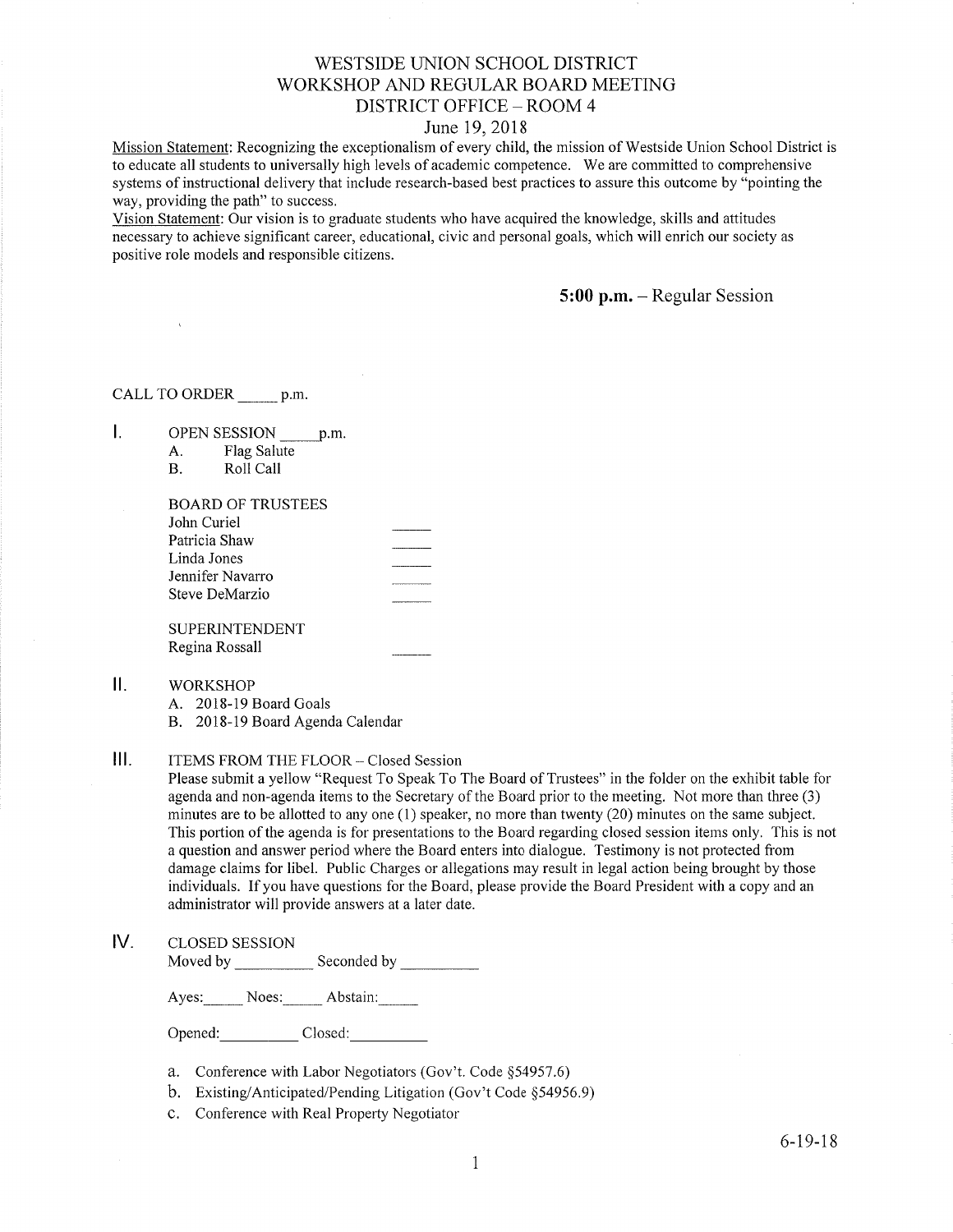- d. Public Employee Discipline/Dismissal/Release/Appointment (Gov't Code \$54957) Superintendent's Evaluation
- e. Pupil Personnel (Ed Code 35146 and 48918)
- V. RECONVENE TO OPEN SESSION at p.m.
- $VI.$ REPORT OF CLOSED SESSION ACTION None
- vil INFORMATION SESSION
	- A. Items From The Floor Continued<br>B. Dates to Remember:
	- - 1. Regular Meeting on June 26,2018
	- 2. Regular Meeting on August 7, 2018<br>C. Board Comments Continued
	-
- VIII. NEW BUSINESS Future Board Meeting Items

#### ADJOURNMENT IX

There being no further business to come before the Board, the regular meeting of June 19, 2018, is adjourned at p.m. by the Board President.

In compliance with the Americans with Disabilities Act, if you need special assistance to access the Board meeting room or to otherwise participate at this meeting, including auxiliary aids or services, please contact Tonya Williams at (661) 722-07 16. Notification at least 48 hours prior to the meeting will enable the District to make reasonable arrangements to ensure accessibility to the Board meeting room.

Any writings or documents that are public records and are provided to a majority of the governing board regarding an open session item on this agenda will be made available for public inspection on the District Web Site, www.westside.k12.ca.us or in the District Office located at 41914 50<sup>th</sup> St. West, Quartz Hill, CA 93536 during normal business hours  $(8:00 a.m. - 4:00 p.m.).$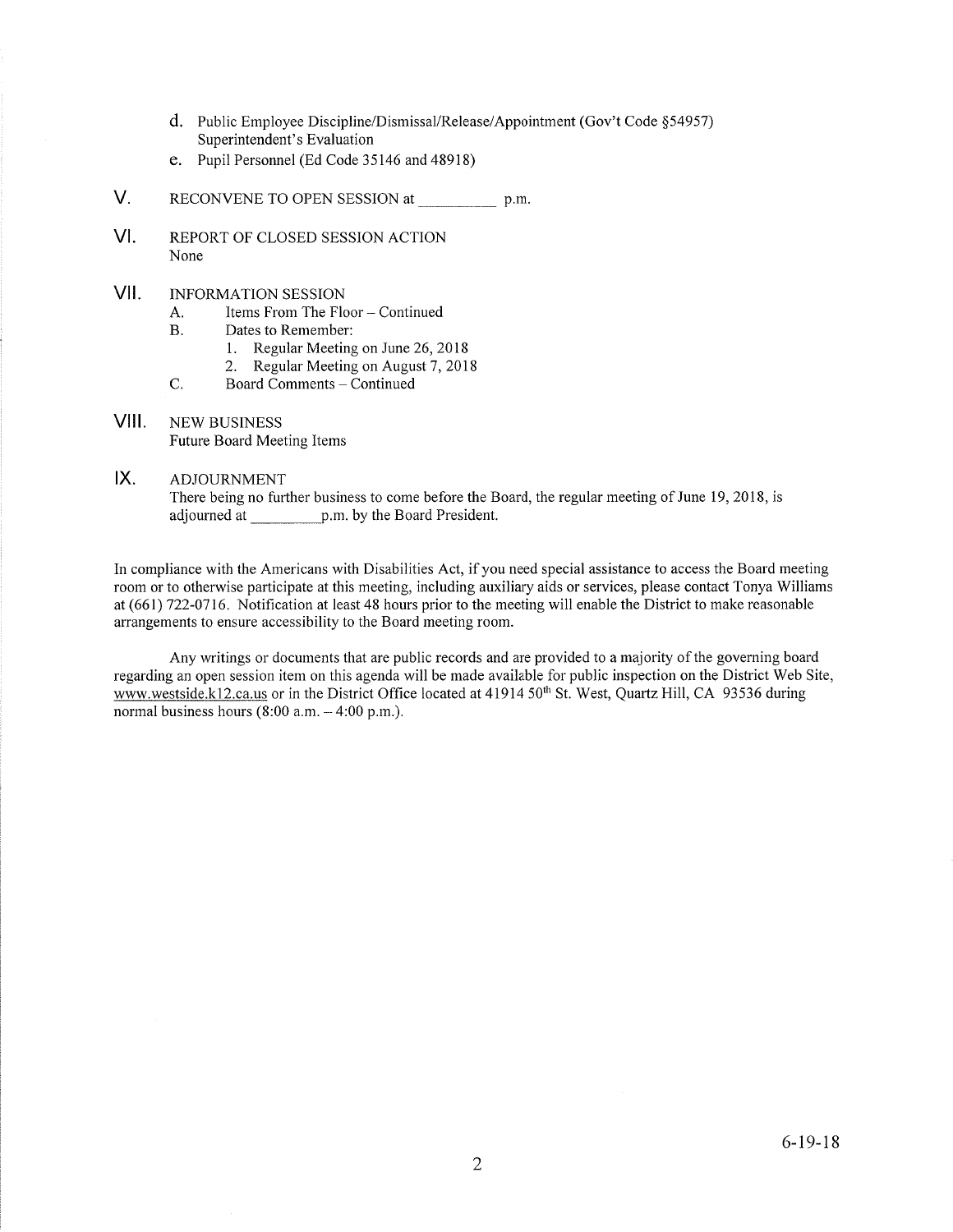# Core Beliefs and Board Goals 2017-2018

# The District uses data to create a learning-oriented culture for both staff and students which defines success in terms of improvement and progress.

#### 1 WE BELIEVE THAT OUR TEACHERS AND STAFF ARE OUR MOST VALUABLE ASSETS AND RESOURCES

2. WE OPERATE WITH TRANSPARENCY, TRUST AND INTEGRITY, GOVERNING IN A DIGNIFIED, PROFESSIONAL MANNER, TREATING EVERYONE WITH CIVILITY AND **RESPECT** 

#### $3<sub>1</sub>$ WE ARE ABSOLUTELY COMMITTED TO PROVIDING A SAFE, DISTINGUISHED AND ENGAGING LEARNING ENVIRONMENT THAT ENSURES ALL STUDENTS LEARN TO THEIR HIGHEST POTENTIAL

- $\lambda$  A. Build the capacity of board and district staff in developing and monitoring data related to goals and priorities specifically in the area of cultural responsiveness and educational equity
- B. A key concem and priority for this goveming board is improving the accuracy and consistency of grading which should measure what students know, as they play a crucial role in every aspect of students' academic lives and future lives as global citizens. Areas of concern are: 1) Grades reflect progressive and mastery of content. 2) They are predictable and understood by parents and third parties. 3) That non-academic factors are graded separately. 4) The system adopted is not overwhelming for teachers.  $\hat{\mathbf{c}}$ 
	- \* Annual Report by Educational Services

#### WE ARE ABSOLUTELY COMMITTED TO PROVIDING THE NECESSARY FACILITIES TO MEET THE HOUSING AND EDUCATION NEEDS OF OUR CHANGING STUDENT POPULATION AND A VISION THAT PROMOTES AND SUPPORTS THEIR FUTURE 4

- èp A. Continue the Cottonwood Elementary School modernization
- èp B. Receive arurual updates to the District's Facilities Master Plan while exploring and securing options to finance the plan.
- èp C. Continue to implement sustainable clean energy programs that promote the long-term wellbeing of both the District's finances and the environment.
	- \* Annual Report by Business Services

#### 5 WE ARE FISCALLY TRUSTWORTHY AND DEDICATED TO RESPONSIBLE FINANCIAL ACCOUNTABILITY

6. WE BELIEVE IN AND PROMOTE PARENT AND COMMUNITY INVOLVEMENT IN WESTSIDE UNION SCHOOL DISTRICT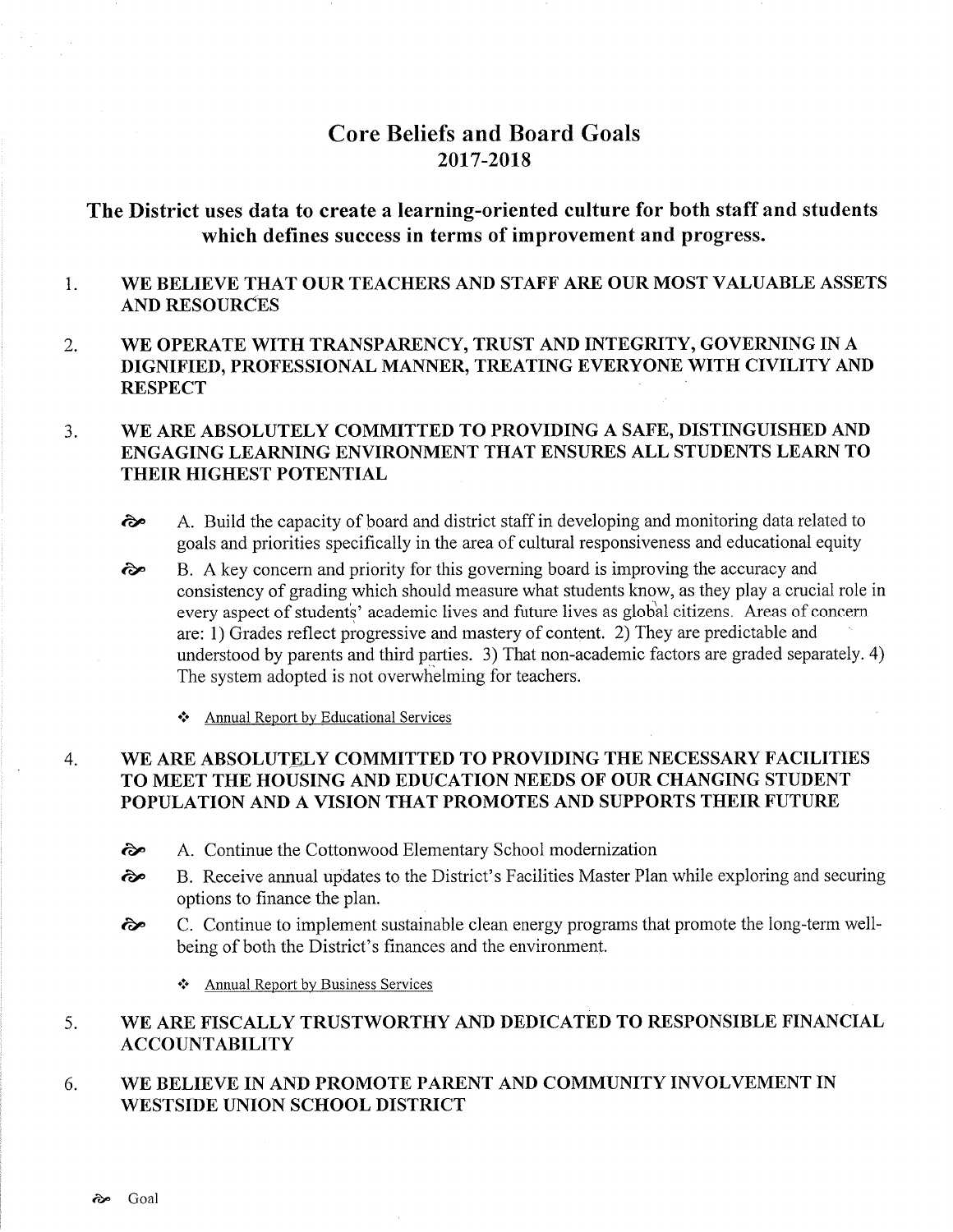### <sup>2017</sup>-2018 Board Expectations

# The District uses data to create a learning-oriented culture for both staff and students which defines success in terms of improvement and progress.

### 1. WE BELIEVE THAT OUR TEACHERS AND STAFF ARE OUR MOST VALUABLE ASSETS AND RESOURCES

#### EXPECTATIONS:

- Provide staff development to enable employees in a job classifications to maintain and improve a. their skills to meet stated goals of the Board to meet the needs of students. Continuously monitor and re-evaluate formula-driven staffing levels that adequately address student ratios and campus needs for all classifications of employees (classifred, certificated, confidential, and administration)
- Maintain and monitor administrative training programs to enable existing staff to become administrators or to increase the skills of curent administrators to assume increasing levels of responsibility in the future as well as immediately assisting with the reduction of attendance issues, traffrc safery and sfudent discipline at all school sites. Create programs that enable classified employees who want to become teachers to obtain the necessary information to do so, and work with the CSEA Board to make sure members know about contractual benefits available when taking coliege classes. As grants become available to help classified employees become teachers, apply for any for which the District is eligible. b.
- Provide ongoing recognition for school achievement, program development, i.e., California Gold  $\mathbf{c}$ . Ribbon, Golden Bell, Employee of the Year, and Program Innovation: Joe Walker STEALTH, Gregg Anderson Academy, The IDEA Academy at Cottonwood, Westside Academy and Hillview 6<sup>th</sup> Grade Academy
- Continue a long-term plan to provide total compensation for all positions within the district that is competitive with the surrounding Antelope Valley elementary school districts d.
- Provide ongoing training to ensure a safe work place for all employees e.
- As funds are available revenues will be placed in a separate account to pay for long term postemployment benefìts f.
	- a. a. d & e Annual Report by Human Resources<br>b. b & c Annual Report from Superintendent<br>c. f Annual Report by Business Services
	-
	-

# 2. WE OPERATE WITH TRANSPARENCY, TRUST AND INTEGRITY, GOVERNING IN A DIGNIFIED, PROFESSIONAL MANNER, TREATING EVERYONE WITH CIVILITY AND RESPECT

#### **EXPECTATIONS**

- a. Continue to improve the knowledge level of trustees through ongoing training, participation in political actions that influence improved funding and legislation for educational programs, and programs of independent study. All Board Members will attend the CSBA Annual Education Conference, with a report of sessions attended at a future Board Meeting, and receive a Masters in Governance certification
- b. The board will initiate the annual process for self-evaluation in June
- c. Annually set objectives to meet the goals of the district in June
- d. Continue to improve working relationship with employee unions to enable communications that enhance the overall well-being of the district including all employees
- e. A public-friendly version of the three major budget reports of the year shall be posted on the website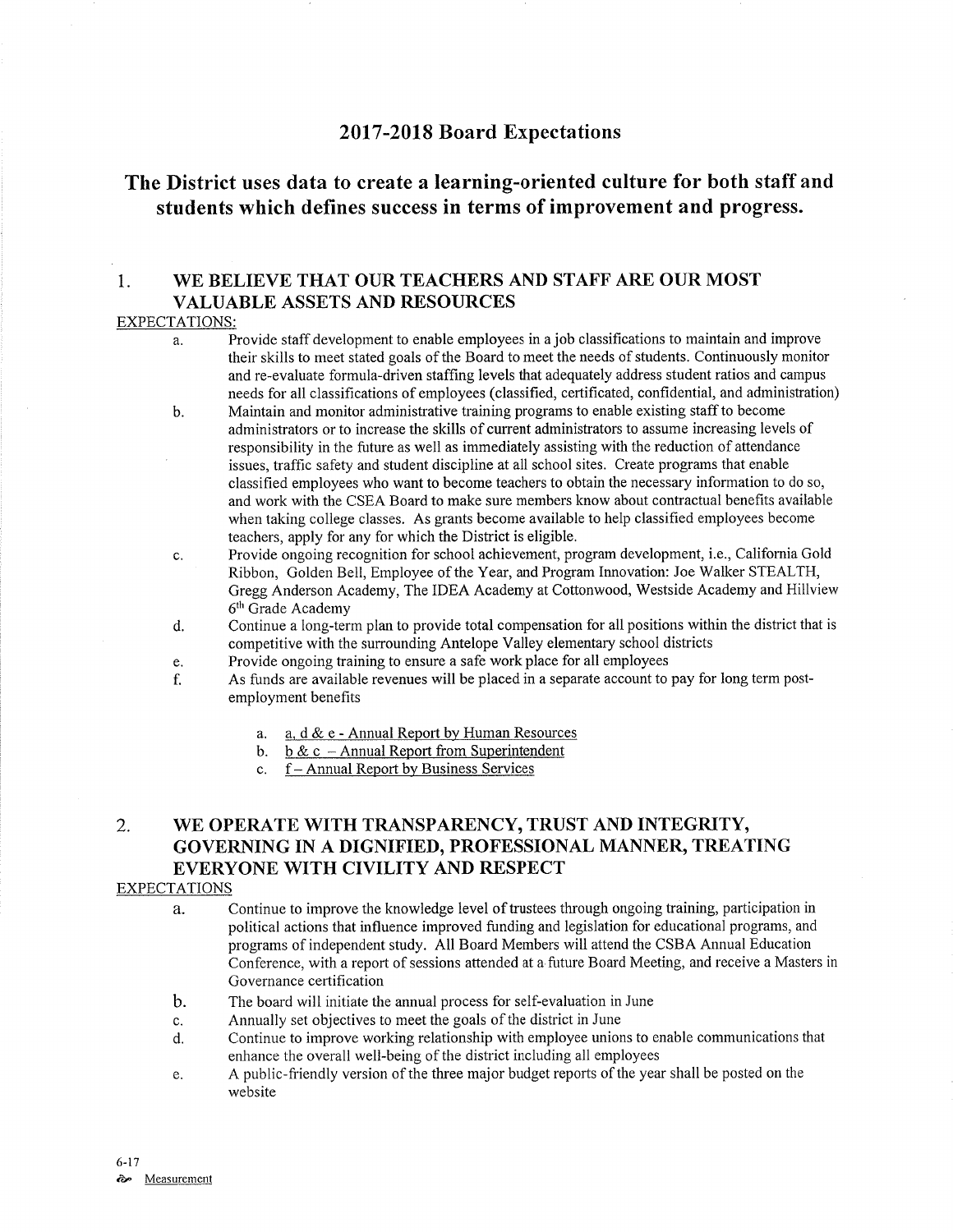# 3. \ryE ARE ABSOLUTELY COMMITTED TO PROVIDING A SAFE, DISTINGUISHED AND ENGAGING LEARNING ENVIRONMENT THAT ENSURES ALL STUDENTS LEARN TO THEIR HIGHEST POTENTIAL

#### EXPECTATIONS:

- a. Staff will monitor comprehensive plans for improving student achievement including the Local Control Accountability Plan (LCAP) and the Comprehensive Safety Plans including the sections related to student discipline.
- b. All students will receive rigorous and effective instruction, support and intervention that afford equitable access to a high quality educational experience in an environment that nurtures critical thinking, communication, collaboration, creativity and social responsibility.
- c. Teachers will use research-based best practices to design and deliver instruction, which addresses the knowledge, concepts and skills outlined in the State Standards. Teachers will design lessons that actively engage the minds of all leamers with that which is to be learned. Learning objectives that describe what students will be able to do successfully and independently at the end of each lesson will be clearly articulated. Formative assessment will be used to gûide and inform instruction. Summative assessment will be used to measure student learning.
- d. Professional Development will be aligned to improve student outcomes. Data will be collected to substantiate growth in student achievement.

## 4. WE ARE ABSOLUTELY COMMITTED TO PROVIDING THE NECESSARY FACILITIES TO MEET THE HOUSING AND EDUCATION NEEDS OF OUR CHANGING STUDENT POPULATION AND A VISION THAT PROMOTES AND SUPPORTS THEIR FUTURE

#### EXPECTATION

a. Monitor and maintain high-quality information technology systems throughout the District

### 5. WE ARE FISCALLY TRUSTWORTHY AND DEDICATED TO RESPONSIBLE FINANCIAL ACCOUNTABILITY

#### EXPECTATIONS:

- a. Continue to decrease encroachment of general funds by Special Education
- b. Continue to update and implement the adopted Technology Plan
- c. Continue to increase operational efficiency
- d. Citizens Oversight Committee will hold required meetings<br>e. Set budget priorities based on the goals of the District
- 
- e. Set budget priorities based on the goals of the District ending the state in Support and retain partnerships that have a mutual priority to maximize the available dollars for improving programs for students
- 
- g. Maintain student Average Daily Attendance to exceed 96% percent.<br>h. Senior Staff to hold twice-yearly fiscal status updates at employee work locations in order to educate and inform our stakeholders
- i. Maintain a financially responsible, positive District budget for the current year and two out years in order to preserve Westside's financial solvency, educational programs and the continued payment of employee salaries.
	-
	- **a.** g Annual ADA Report by Business Services **a.** b. c, d, e, f, h & i Budget Presentations by Business Services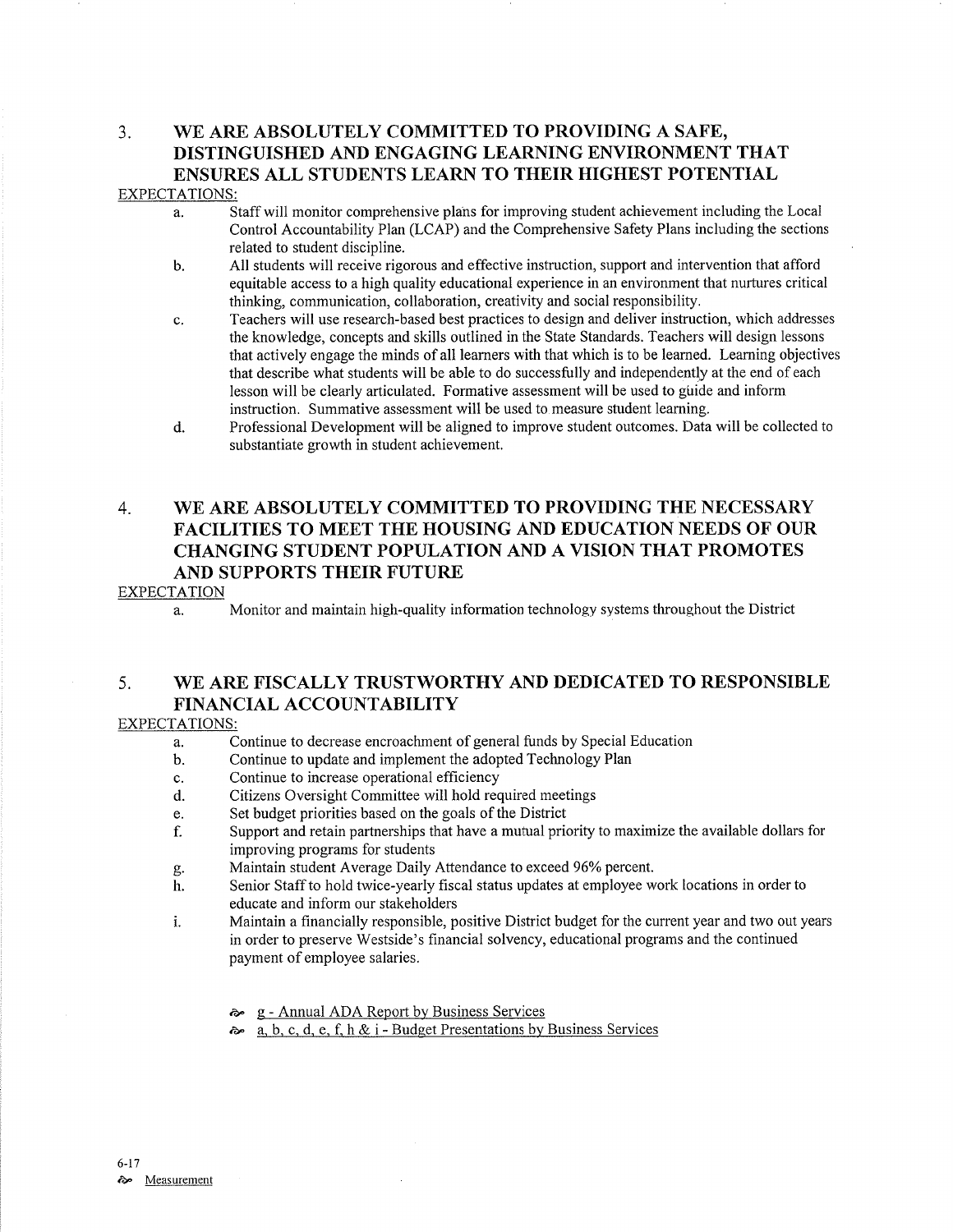#### 6. WE BELIEVE IN AND PROMOTE PARENT AND COMMUNITY INVOLVEMENT IN WESTSIDE UNION SCHOOL DISTRICT

#### EXPECTATIONS:

- a. Continue to monitor and implement plans to increase communication and participation with parents regarding their children's education including the use of PowerSchool/PowerTeacher by all teachers.
- b. Implement plans to improve parent communication and participation with parents of all students.
- c. Explore ongoing efforts to increase communication with the community, utilizing methods that are cost effective.
- d. Strengthen partnerships with businesses, community organizations, and public agencies.
- Annually share the Board's goals and accomplishments with the stakeholders. Each school year e. will begin with a State of the District presentation by Superintendent and staff where maximum efforts are made to assure that the meeting is well-attended by the public.
- Create, administer and compile surveys for constituents that will generate data to measure district effectiveness to drive district decisions. f.
- Continue to explore means of obtaining input from stakeholders. g.
- Each Trustee will regularly attend community and school site events h
- The Board will play an active role in promoting our district's image in the community and positive working relationships with all stakeholders. i.
- Keep public postings and communications current. Staff will monitor weekly. j. Partner with parents and community to develop and implement school programs.

a" e - Posted on District Website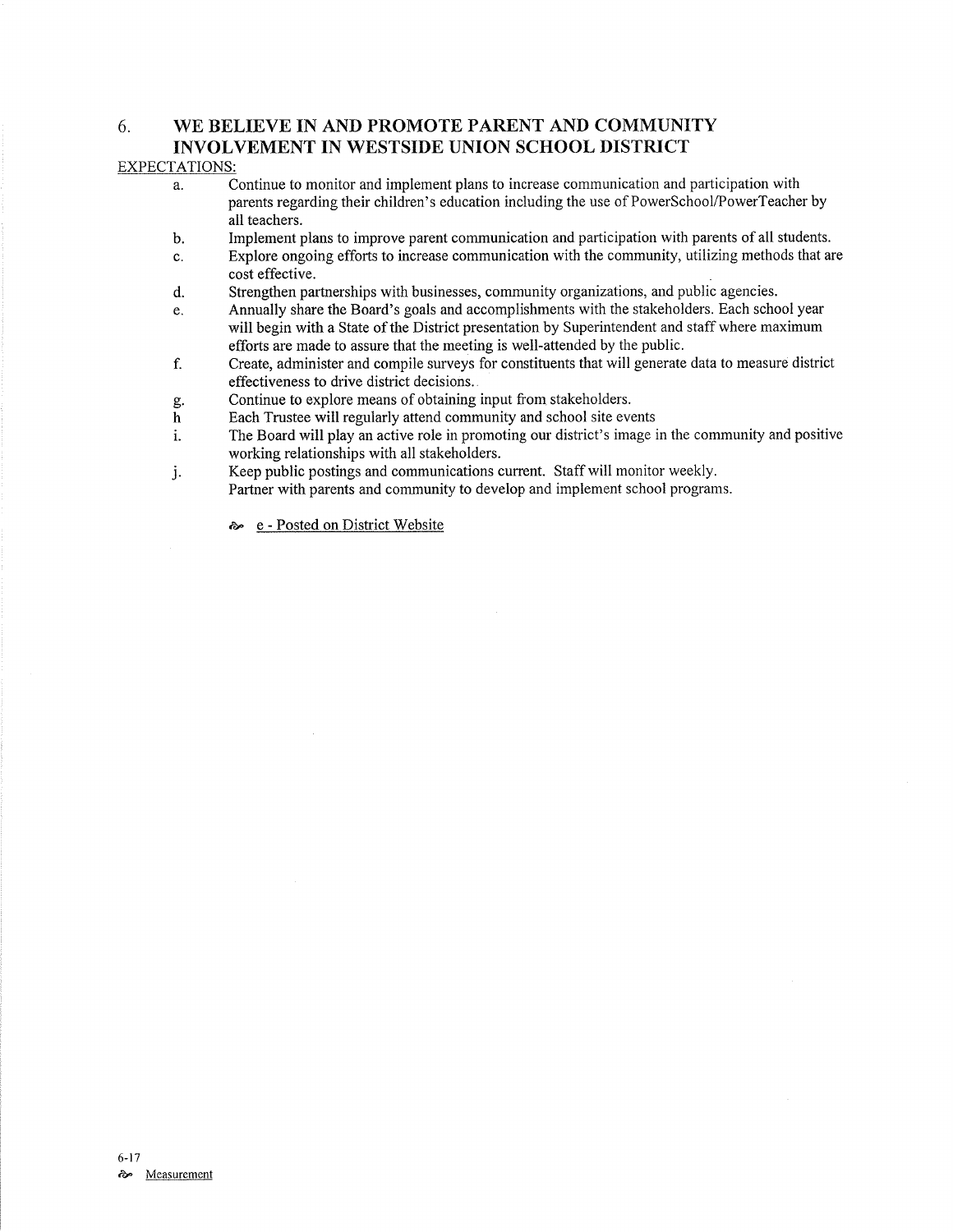### V/ESTSIDE UNION SCHOOL DISTRICT

## Board Calendar 2018-19

### July

#### August

- Presentation on goals accomplished in prior year
- . State of District Presentation Superintendent 'Welcome Back Breakfast
- Community is invited to the Board Meeting

## September

- a Annual presentation of academic achievement results
- a Biennial update of facilities master plan
- a Unaudited Actuals Report
- a Superintendent Advisory Board - LCAP Goals (Sept., Dec. & Jan.)

# **October**

## November

## December

- . CSBA Annual Education Conference
- Reorganizational Meeting
- $\bullet$  1<sup>st</sup> Interim Report
- . Annual Audit Reporl

## **January**

- o Board Members report on CSBA Conference
- . Review of Community Protocols
- Facilities Master Plan
- Superintendent's Mid-Year Review

## February

. Annual report from Human Resources

## March

- Non-reelect resolutions (by March 15)
- $2<sup>nd</sup>$  Interim
- Discussion Item Board Goals